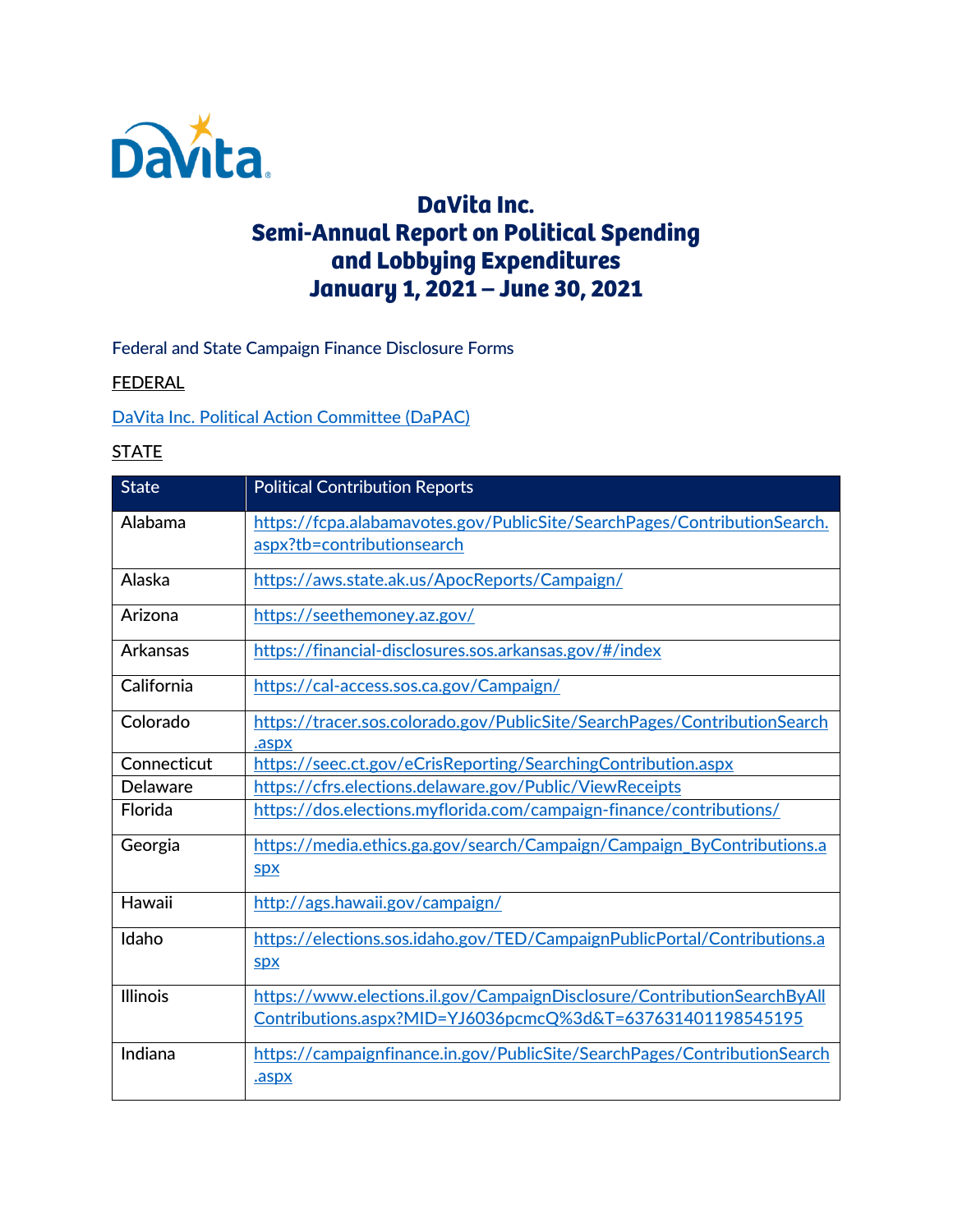| <b>State</b>            | <b>Political Contribution Reports</b>                                                                                                                                                     |  |
|-------------------------|-------------------------------------------------------------------------------------------------------------------------------------------------------------------------------------------|--|
| lowa                    | https://webapp.iecdb.iowa.gov/publicview/ContributionSearch.aspx                                                                                                                          |  |
| Kansas                  | https://kssos.org/elections/cfr_viewer/cfr_examiner_contribution.aspx                                                                                                                     |  |
| Kentucky                | https://secure.kentucky.gov/kref/publicsearch/AllContributors                                                                                                                             |  |
| Louisiana               | https://www.ethics.la.gov/CampaignFinanceSearch/SearchEfilingContributo<br>rs.aspx                                                                                                        |  |
| Maine                   | https://mainecampaignfinance.com/#/index                                                                                                                                                  |  |
| Maryland                | https://campaignfinance.maryland.gov/Public/ViewReceipts                                                                                                                                  |  |
| Massachusetts           | https://www.ocpf.us/Reports/SearchItems?searchTypeCategory=A                                                                                                                              |  |
| Michigan                | https://miboecfr.nictusa.com/cgi-bin/cfr/contrib_anls.cgi                                                                                                                                 |  |
| Minnesota               | https://cfb.mn.gov/reports/#/contributions-received/                                                                                                                                      |  |
| Mississippi             | https://cfportal.sos.ms.gov/online/portal/cf/page/cf-<br>search/Portal.aspx?#clear=1                                                                                                      |  |
| Missouri                | https://www.mec.mo.gov/MEC/Campaign_Finance/CF12_ContrExpend.asp<br>$\underline{\mathbf{x}}$                                                                                              |  |
| Montana                 | https://dataportal.mt.gov/t/DOASITSDIBMDBA/views/CPPHome_P/CPPH<br>omeDash?:showAppBanner=false&:display_count=n&:showVizHome=n&:ori<br>gin=viz share link&:embed=yes&:linktarget= parent |  |
| Nebraska                | https://nadc.nebraska.gov/cf/campaign_filings.html                                                                                                                                        |  |
| Nevada                  | https://www.nvsos.gov/SOSCandidateServices/AnonymousAccess/CEFDS<br>earchUU/Search.aspx#contribution_search                                                                               |  |
| <b>New</b><br>Hampshire | https://cfs.sos.nh.gov/Public/ReceiptsList                                                                                                                                                |  |
| New Jersey              | https://www.elec.state.nj.us/publicinformation/searchdatabase.htm                                                                                                                         |  |
| <b>New Mexico</b>       | https://www.sos.state.nm.us/candidate-and-campaigns/campaign-finance-<br>disclosure-data/                                                                                                 |  |
| <b>New York</b>         | https://www.elections.ny.gov/CampaignFinance.html                                                                                                                                         |  |
| <b>North Carolina</b>   | https://cf.ncsbe.gov/CFTxnLkup/AdvancedSearch/                                                                                                                                            |  |
| North Dakota            | https://cf.sos.nd.gov/search/cfsearch.aspx                                                                                                                                                |  |
| Ohio                    | https://www.ohiosos.gov/campaign-finance/search                                                                                                                                           |  |
| Oklahoma                | https://www.ok.gov/ethics/public/index.php                                                                                                                                                |  |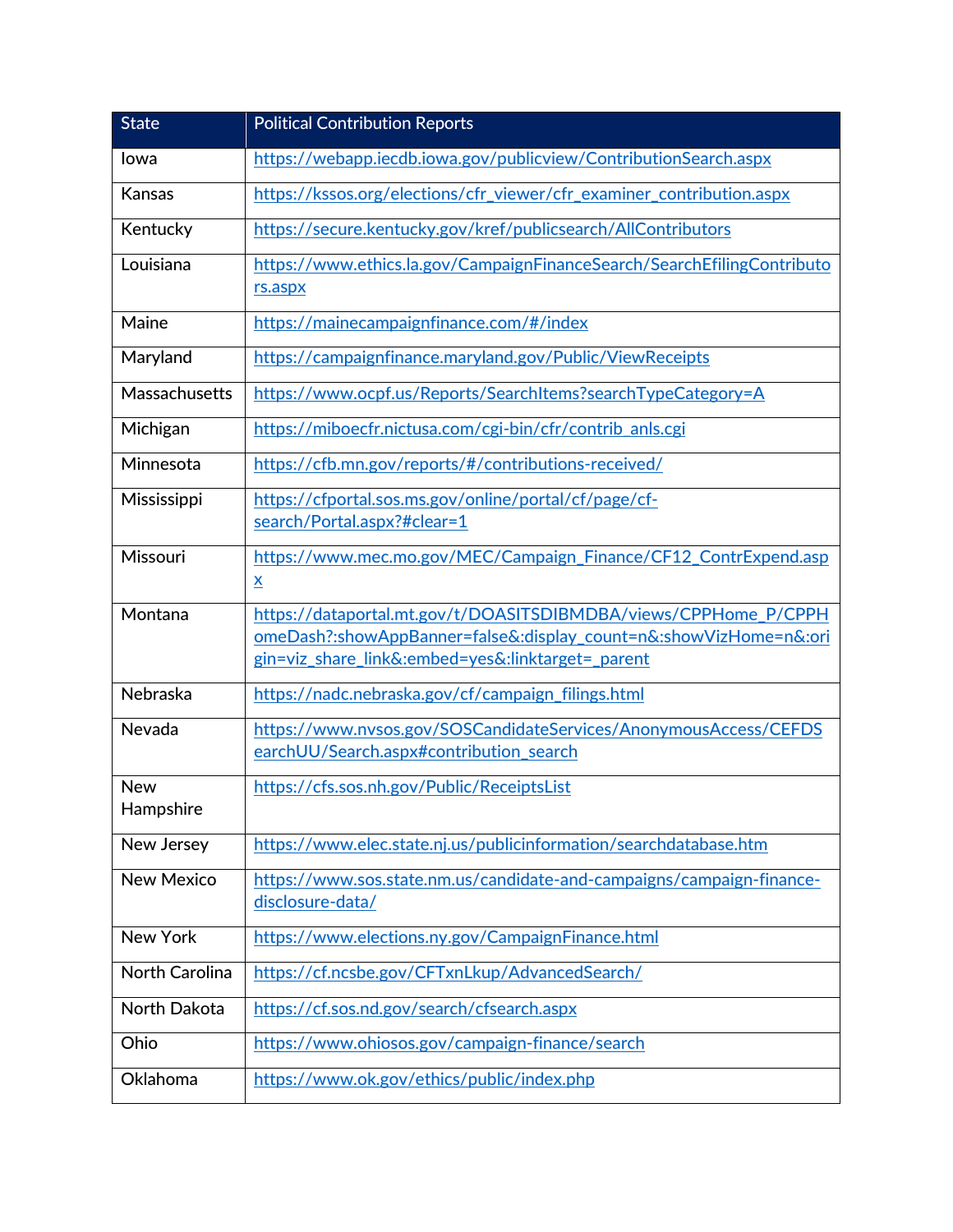| <b>State</b>         | <b>Political Contribution Reports</b>                                                                                             |
|----------------------|-----------------------------------------------------------------------------------------------------------------------------------|
| Oregon               | https://secure.sos.state.or.us/orestar/gotoPublicTransactionSearch.do?OW<br>ASP_CSRFTOKEN=L4KP-N8JY-5J8S-FYUV-1Q9U-JYK9-JRXE-PHPN |
| Pennsylvania         | https://www.campaignfinanceonline.pa.gov/pages/CFReportSearch.aspx                                                                |
| Rhode Island         | http://www.ricampaignfinance.com/RIPublic/Contributions.aspx                                                                      |
| South Carolina       | https://apps.sc.gov/PublicReporting/Contributions/Contributor.aspx                                                                |
| South Dakota         | https://sdcfr.sdsos.gov/Default.aspx                                                                                              |
| <b>Tennessee</b>     | https://apps.tn.gov/tncamp-app/public/cesearch.htm                                                                                |
| <b>Texas</b>         | https://www.ethics.state.tx.us/search/cf/AdvancedSearch.php                                                                       |
| Utah                 | https://disclosures.utah.gov/                                                                                                     |
| Vermont              | https://campaignfinance.vermont.gov/Public/ReceiptsList                                                                           |
| Virginia             | https://www.elections.virginia.gov/candidatepac-info/reporting/index.html                                                         |
| Washington           | https://www.pdc.wa.gov/browse/more-ways-to-follow-the-<br>money/advanced-search/contributions?category=Advanced%20Search          |
| <b>West Virginia</b> | https://cfrs.wysos.gov/                                                                                                           |
| Wisconsin            | https://cfis.wi.gov/Public/Registration.aspx?page=ReceiptList                                                                     |
| Wyoming              | https://www.wycampaignfinance.gov/WYCFWebApplication/GSF_System<br>Configuration/SearchContributions.aspx                         |

## Top Ten Contributions

Below is a list of DaVita's and DaPAC's top ten contributions to political parties, candidates or other political committees as set forth in the links above. We believe that participation in the political process is important and has the ability to impact the lives of our teammates, patients, partners and the healthcare community as a whole. As a general matter, DaVita and DaPAC contribute in a bipartisan fashion to candidates and organizations who are supportive of improved care for individuals with kidney disease and innovation in kidney care. The Company's public policy priorities are explained below under the heading "DaVita's Position on Key Policy Priorities," and DaVita's and DaPAC 's contributions, including to each of the Top Ten contributions below, are intended to help elect candidates who support issues aligned with these priorities.

| Contribution |                                                         | l ink |
|--------------|---------------------------------------------------------|-------|
|              | 1. Californians for Sydney                              | HFRF  |
|              | Kamlager for Senate 2021                                |       |
|              | 2. Frontline Healthcare and<br><b>Essential Workers</b> | HFRF  |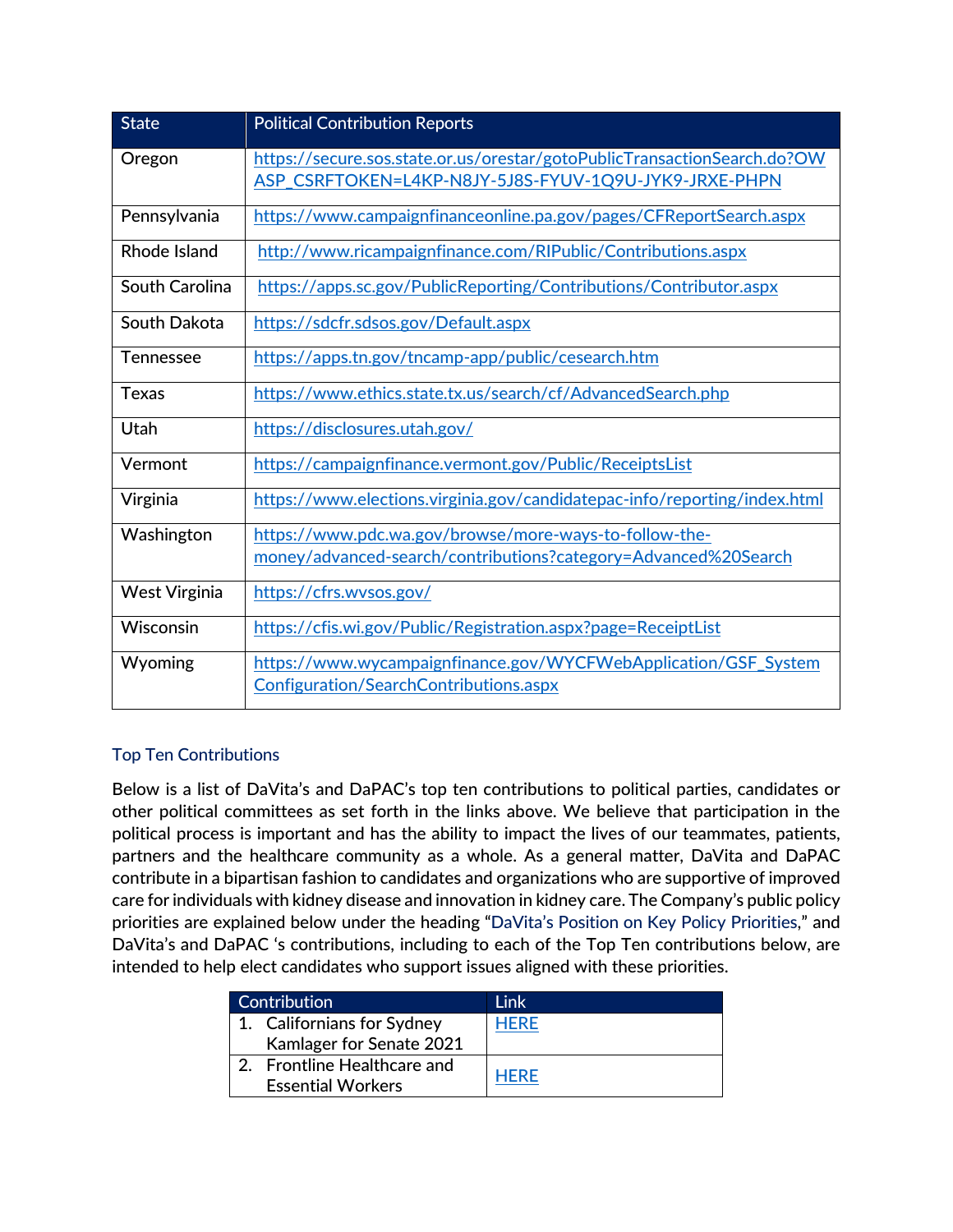| Contribution                                             | Link        |
|----------------------------------------------------------|-------------|
| Supporting Dr. Akilah<br><b>Weber for Assembly 2021</b>  |             |
| 3. Friends of Don Harmon                                 | <b>HERE</b> |
| 4. Democrats for the Illinois<br>House                   | <b>HERE</b> |
| 5. Democratic Congressional<br><b>Campaign Committee</b> | <b>HERE</b> |
| 6. Democratic Senatorial<br><b>Campaign Committee</b>    | <b>HERE</b> |
| 7. National Republican<br><b>Congressional Committee</b> | <b>HERE</b> |
| 8. National Republican<br><b>Senatorial Committee</b>    | <b>HERE</b> |
| 9. Toni Atkins for Lt. Governor<br>2026                  | <b>HERE</b> |
| 10. California Dialysis PAC                              | HERF        |

## Federal and State Lobbying Disclosures

## FEDERAL

## [DaVita Inc. Federal Lobbying Disclosures](https://disclosurespreview.house.gov/?index=%22lobbying-disclosures%22&size=10&keyword=%22davita%20inc.%22&sort=%5b%7b%22_score%22:true%7d,%7b%22field%22:%22registrant.name%22,%22order%22:%22asc%22%7d%5d)

## **STATE**

| <b>State</b>    | <b>State Lobbying Registration</b>                                             |
|-----------------|--------------------------------------------------------------------------------|
| Alabama         | https://ethics.alabama.gov/search/PublicEmployeeSearch.aspx                    |
| Alaska          | https://aws.state.ak.us/ApocReports/Lobbying/                                  |
| Arizona         | https://apps.azsos.gov/scripts/Lobbyist_Search.dll                             |
| Arkansas        | https://www.sos.arkansas.gov/lobbyist_search/index.php/search/advance<br>d/new |
| California      | https://cal-access.sos.ca.gov/Lobbying/                                        |
| Colorado        | https://www.sos.state.co.us/lobby/Home.do                                      |
| Connecticut     | https://www.oseapps.ct.gov/NewLobbyist/PublicReports/PublicDashboar<br>d.aspx  |
| <b>Delaware</b> | https://egov.delaware.gov/lobs/Explore/ExploreLobbyists                        |
| Florida         | https://www.floridalobbyist.gov/                                               |
| Georgia         | https://media.ethics.ga.gov/search/lobbyist/lobbyist_byname.aspx               |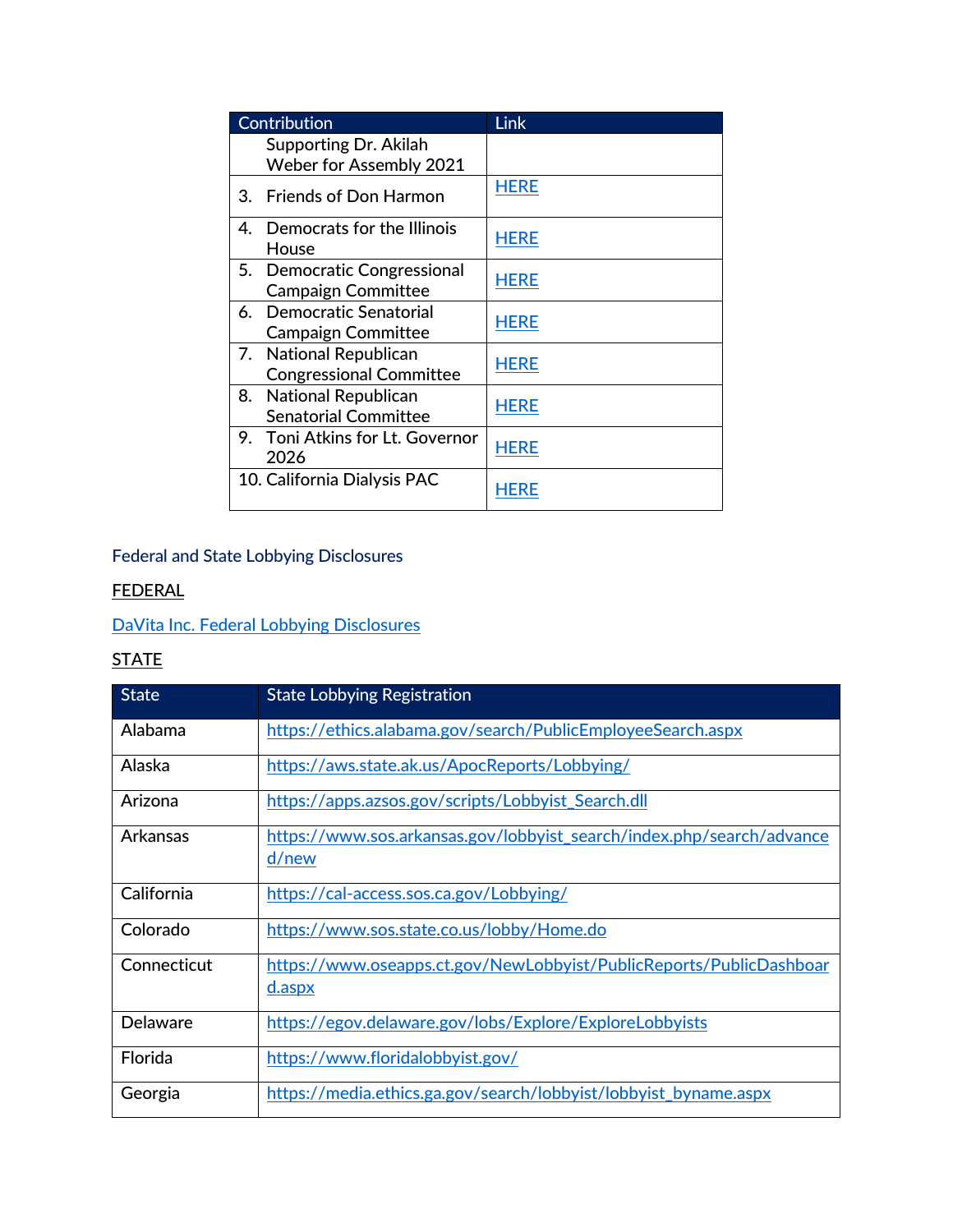| <b>State</b>          | <b>State Lobbying Registration</b>                                               |
|-----------------------|----------------------------------------------------------------------------------|
| Hawaii                | https://hawaiiethics.force.com/public/s/registration/Registration c/00B          |
|                       | 2K000008VNcLUAW                                                                  |
| Idaho                 | https://sos.idaho.gov/elections-division/lobbyist-information/                   |
| Illinois              | https://apps.ilsos.gov/lobbyistsearch/                                           |
| Indiana               | https://www.in.gov/ilrc/<br>https://secure.in.gov/idoa/lobbyistreg/Search.aspx   |
| lowa                  | https://www.legis.iowa.gov/lobbyist                                              |
| Kansas                | https://sos.ks.gov/elections/lobbyists_directory_search.aspx                     |
| Kentucky              | http://apps.klec.ky.gov/searchregister.asp                                       |
| Louisiana             | https://ethics.la.gov/LobbyistData/                                              |
| Maine                 | https://lobbyist.mainecampaignfinance.com/PublicSite/homepage.aspx#              |
| Maryland              | https://lobby-ethics.maryland.gov/public_access                                  |
| <b>Massachusetts</b>  | https://www.sec.state.ma.us/LobbyistPublicSearch/Default.aspx                    |
| Michigan              | https://www.michigan.gov/sos/0,4670,7-127-1633 11945 11947---<br>,00.html        |
| Minnesota             | https://cfb.mn.gov/reports-and-data/viewers/lobbying/lobbying-<br>organizations/ |
| Mississippi           | https://sos.ms.gov/elec/portal/msel/page/search/portal.aspx                      |
| Missouri              | https://mec.mo.gov/mec/Lobbying/Searches.aspx                                    |
| Montana               | https://lobbyist-<br>ext.mt.gov/LobbyistRegistration/public/searchRegistry/home  |
| Nebraska              | https://nebraskalegislature.gov/lobbyist/view.php                                |
| Nevada                | https://www.leg.state.nv.us/lobbyist/                                            |
| New Hampshire         | https://sos.nh.gov/administration/ethics/lobbyists/                              |
| New Jersey            | https://www.elec.state.nj.us/forcandidates/gaa_pub_info.htm                      |
| <b>New Mexico</b>     | https://portal.sos.state.nm.us/financialDisclosure/SearchLobbyist.aspx           |
| <b>New York</b>       | https://jcope.ny.gov/lobby-data-demand                                           |
| <b>North Carolina</b> | https://www.sosnc.gov/divisions/lobbying                                         |
| North Dakota          | https://sos.nd.gov/lobbyists/registered-lobbyists                                |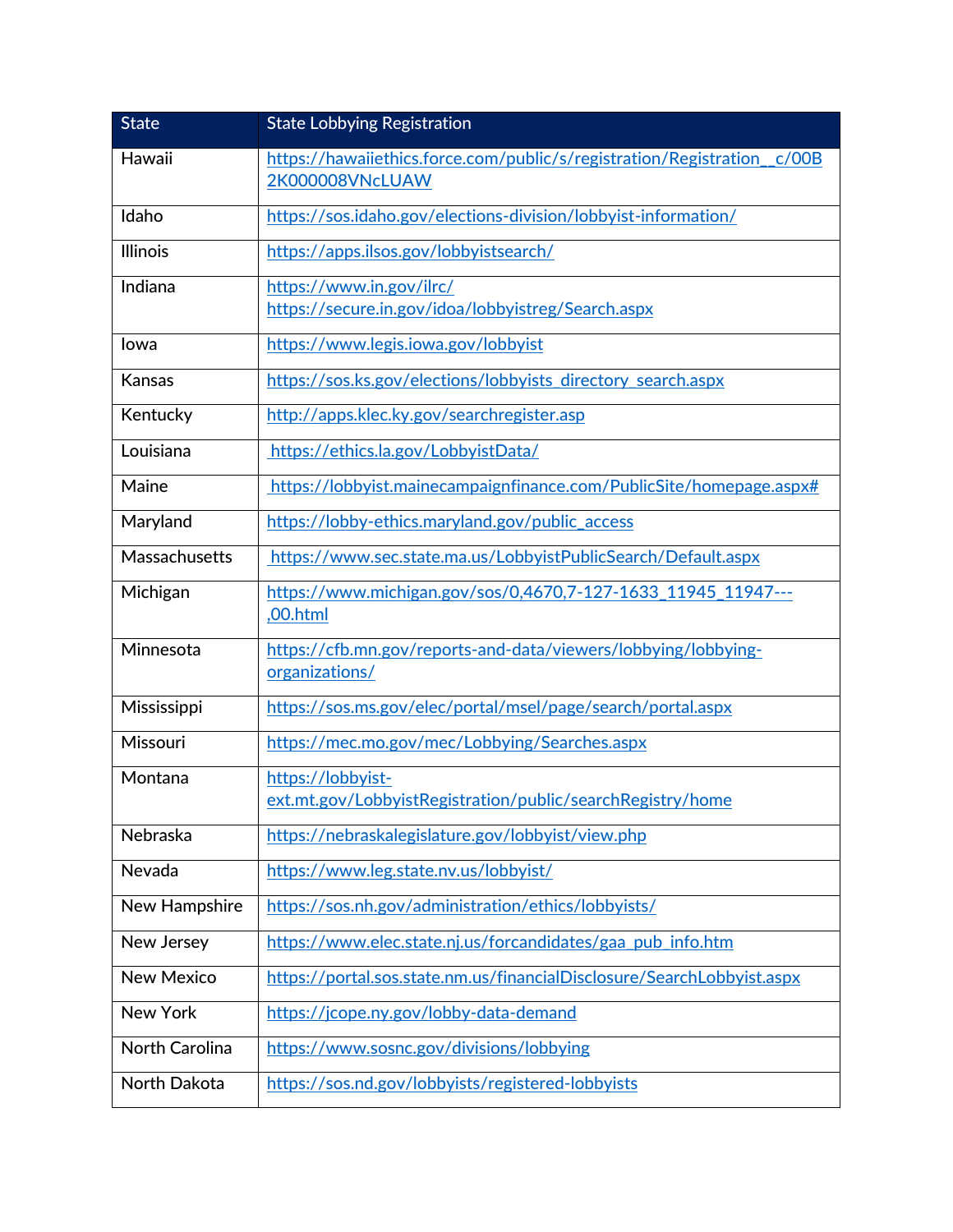| <b>State</b>         | <b>State Lobbying Registration</b>                                                                |
|----------------------|---------------------------------------------------------------------------------------------------|
| Ohio                 | https://www2.jlec-olig.state.oh.us/olac/Reports/SearchGrid.aspx                                   |
| <b>Oklahoma</b>      | https://guardian.ok.gov/PublicSite/Homepage.aspx#                                                 |
| Oregon               | https://apps.oregon.gov/OGEC/EFS/Records                                                          |
| Pennsylvania         | https://www.palobbyingservices.pa.gov/Public/wfSearch.aspx                                        |
| <b>Rhode Island</b>  | https://apps.sos.ri.gov/lobbytracker/profiles                                                     |
| South Carolina       | https://apps.sc.gov/LobbyingActivity/LAIndex.aspx                                                 |
| South Dakota         | https://sosenterprise.sd.gov/BusinessServices/Lobbyist/LobbyistSearch.as<br>$\mathbf{p}$          |
| Tennessee            | https://apps.tn.gov/ilobbysearch-app/search.htm                                                   |
| <b>Texas</b>         | https://www.ethics.state.tx.us/search/lobby/loblistsREG2021-2025.php                              |
| Utah                 | https://lobbyist.utah.gov/Search/AdvancedSearch                                                   |
| Vermont              | https://lobbying.vermont.gov/                                                                     |
| Virginia             | http://ethicssearch.dls.virginia.gov/                                                             |
| Washington           | https://www.pdc.wa.gov/browse/more-ways-to-follow-the-<br>money/lobbying/agents?category=Lobbying |
| <b>West Virginia</b> | https://ethics.wv.gov/lobbyist/Pages/default.aspx                                                 |
| Wisconsin            | https://lobbying.wi.gov/Who/WholsLobbying/2021REG                                                 |
| Wyoming              | https://sos.wyo.gov/Elections/LobbyistInfo.aspx                                                   |

### Trade Association Contributions[\\*](#page-5-0)

DaVita makes payments to 501(c)(6) trade associations that may engage in lobbying activities on the Company's behalf to advance the public policy interests of the Company, its patients, teammates and stockholders. For the period of January 1 – June 30, 2021, the top five trade associations to which the Company made payments are:

| <b>Trade Association Contributions</b> |  |
|----------------------------------------|--|
| 1. California Dialysis Council         |  |
| 2. Northwest Kidney Council            |  |
| 3. Business Forward                    |  |
| 4. Kidney Care Council                 |  |
| 5. HR Policy Association               |  |
|                                        |  |

<span id="page-5-0"></span> \* Updated as of February 2, 2022 to include two trade associations that were inadvertently omitted due to an administrative error.